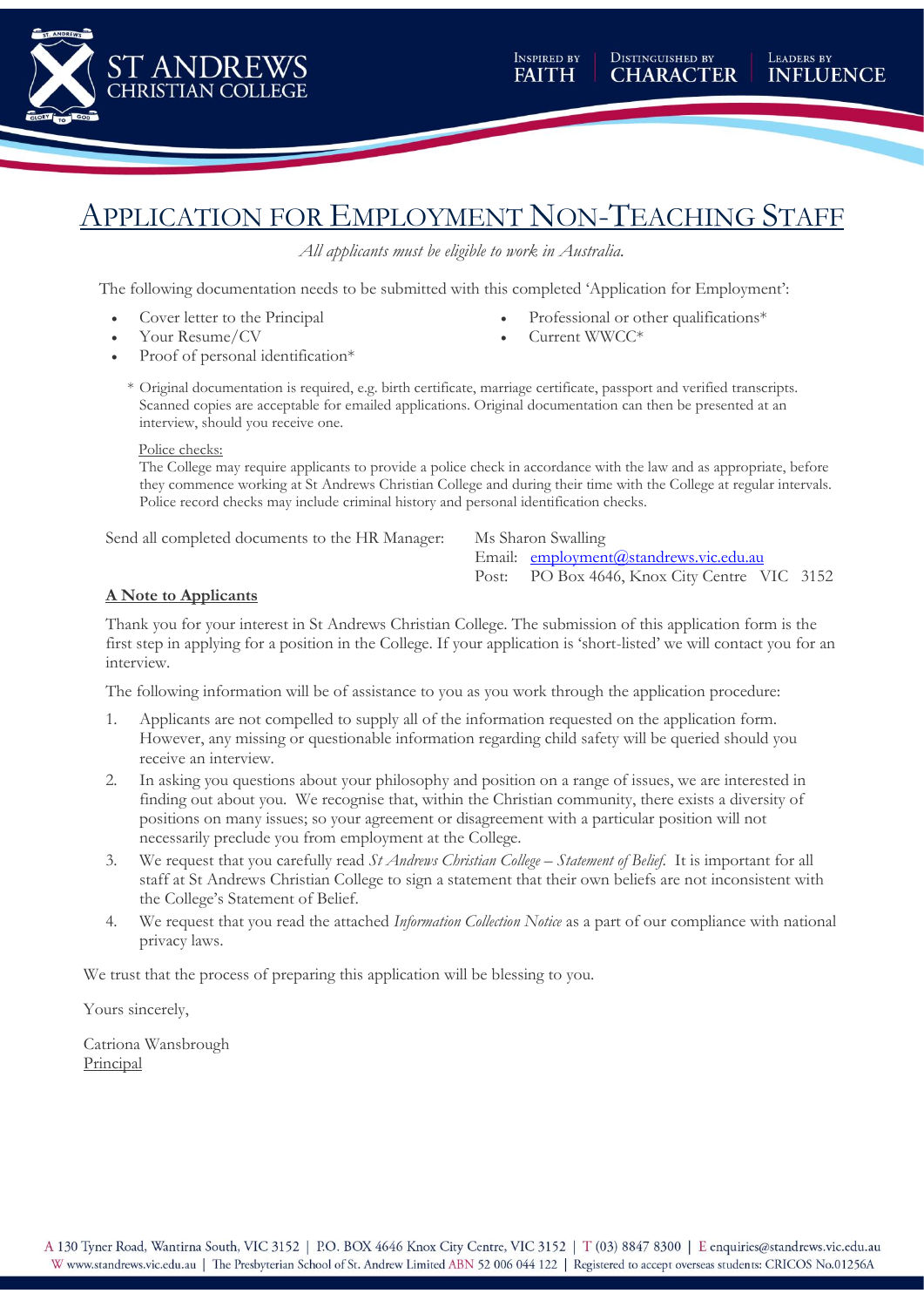



**ALL APPLICANTS MUST BE ELIGIBLE TO WORK IN AUSTRALIA**

**Name: \_\_\_\_\_\_\_\_\_\_\_\_\_\_\_\_\_\_\_\_\_\_\_\_\_\_\_\_\_\_\_\_\_\_\_\_\_\_\_\_\_\_\_\_\_\_\_\_\_\_\_\_\_\_\_\_\_**

*Please insert a recent photo of yourself here*

**Position you are applying for:** 

**Date of Application:** \_\_\_\_\_\_\_\_\_\_\_\_\_\_\_\_\_\_\_\_\_\_\_\_\_\_\_\_\_\_\_\_\_\_\_\_\_\_\_\_\_\_\_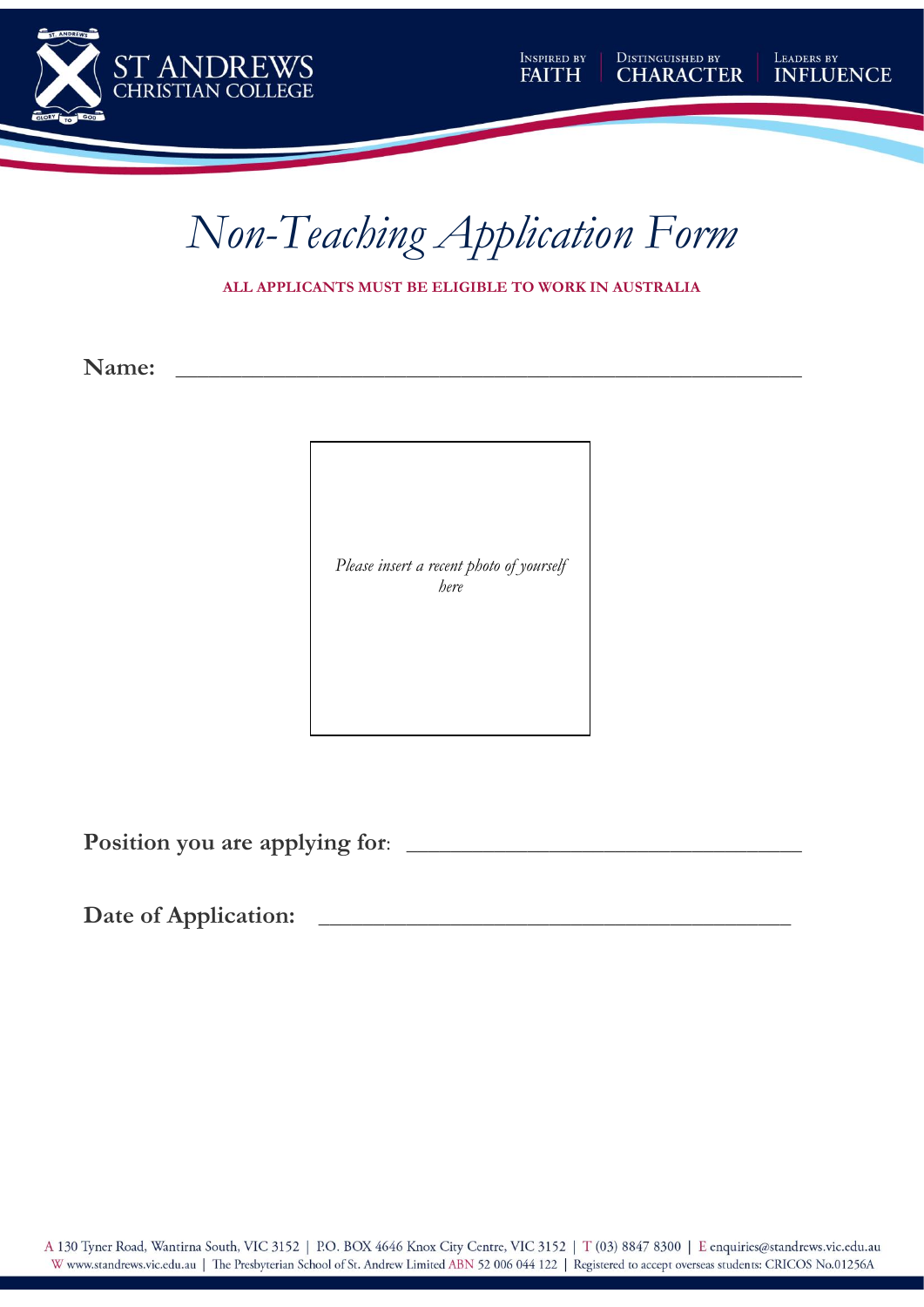#### PERSONAL INFORMATION

#### **HEALTH**

Do you have any disabilities, significant health problems or allergies? If so please describe them:

#### **CHRISTIAN BACKGROUND**

Please write a brief summary of your Christian testimony and experience:

#### **CHURCH DETAILS**

Are you an active member of a local church?

If so which church?

Your Minister's name & contact details:

Do you have any responsibilities in your church? If so please describe your responsibilities.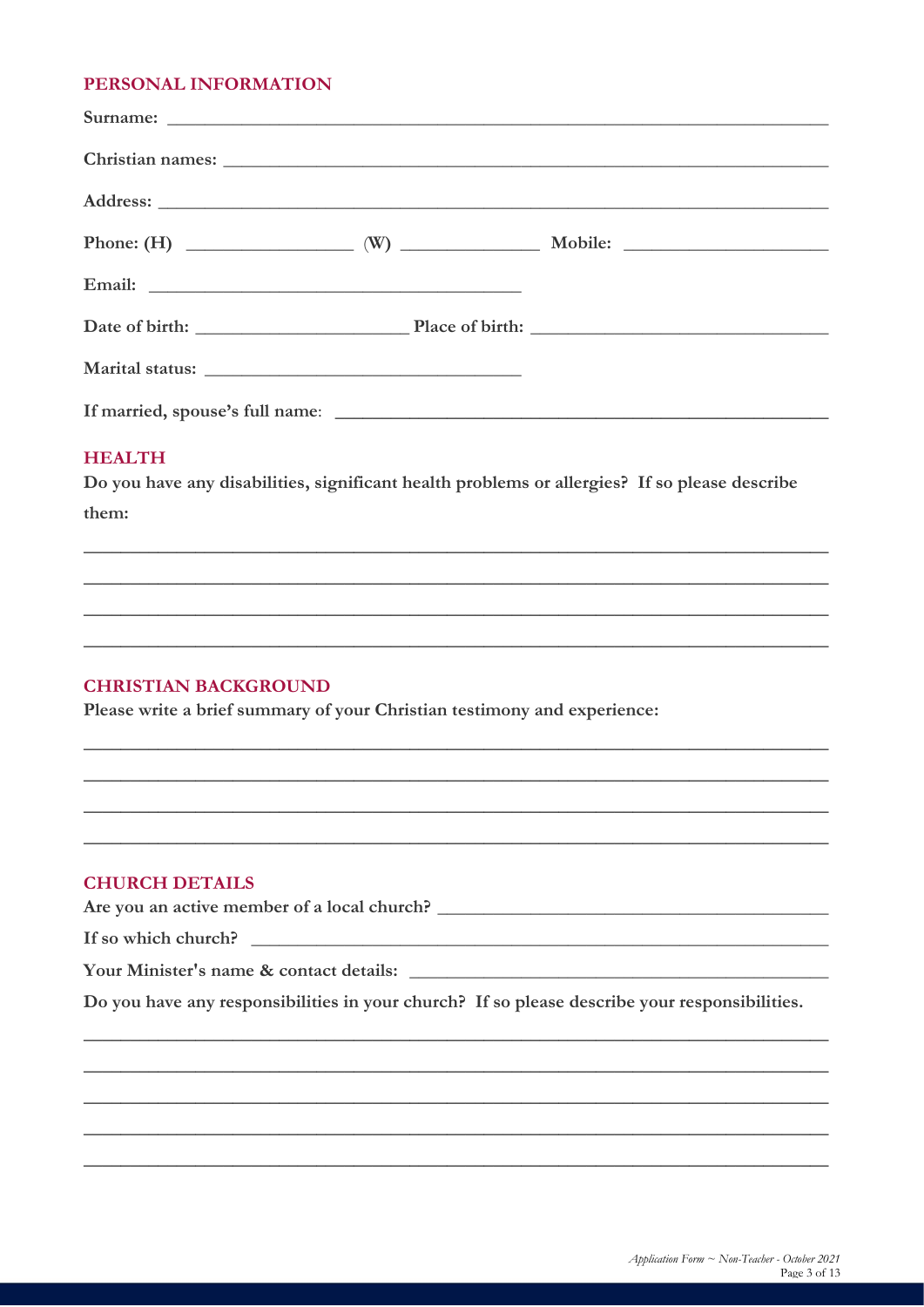#### **SUMMARY OF YOUR QUALIFICATIONS**

**List here the main relevant degrees and diplomas that you hold: More complete information must be included with your CV.**

**Other interests which may be able to be used in College extra-curricular programs:**

#### **EMPLOYMENT HISTORY**

**1. List here your jobs and employers and the years of employment. Include prior positions held, and your responsibilities. More complete information must be included with your CV:**

**\_\_\_\_\_\_\_\_\_\_\_\_\_\_\_\_\_\_\_\_\_\_\_\_\_\_\_\_\_\_\_\_\_\_\_\_\_\_\_\_\_\_\_\_\_\_\_\_\_\_\_\_\_\_\_\_\_\_\_\_\_\_\_\_\_\_\_\_\_\_\_\_\_\_\_**

**\_\_\_\_\_\_\_\_\_\_\_\_\_\_\_\_\_\_\_\_\_\_\_\_\_\_\_\_\_\_\_\_\_\_\_\_\_\_\_\_\_\_\_\_\_\_\_\_\_\_\_\_\_\_\_\_\_\_\_\_\_\_\_\_\_\_\_\_\_\_\_\_\_\_\_**

**\_\_\_\_\_\_\_\_\_\_\_\_\_\_\_\_\_\_\_\_\_\_\_\_\_\_\_\_\_\_\_\_\_\_\_\_\_\_\_\_\_\_\_\_\_\_\_\_\_\_\_\_\_\_\_\_\_\_\_\_\_\_\_\_\_\_\_\_\_\_\_\_\_\_\_**

**\_\_\_\_\_\_\_\_\_\_\_\_\_\_\_\_\_\_\_\_\_\_\_\_\_\_\_\_\_\_\_\_\_\_\_\_\_\_\_\_\_\_\_\_\_\_\_\_\_\_\_\_\_\_\_\_\_\_\_\_\_\_\_\_\_\_\_\_\_\_\_\_\_\_\_**

**\_\_\_\_\_\_\_\_\_\_\_\_\_\_\_\_\_\_\_\_\_\_\_\_\_\_\_\_\_\_\_\_\_\_\_\_\_\_\_\_\_\_\_\_\_\_\_\_\_\_\_\_\_\_\_\_\_\_\_\_\_\_\_\_\_\_\_\_\_\_\_\_\_\_\_**

**\_\_\_\_\_\_\_\_\_\_\_\_\_\_\_\_\_\_\_\_\_\_\_\_\_\_\_\_\_\_\_\_\_\_\_\_\_\_\_\_\_\_\_\_\_\_\_\_\_\_\_\_\_\_\_\_\_\_\_\_\_\_\_\_\_\_\_\_\_\_\_\_\_\_\_**

**\_\_\_\_\_\_\_\_\_\_\_\_\_\_\_\_\_\_\_\_\_\_\_\_\_\_\_\_\_\_\_\_\_\_\_\_\_\_\_\_\_\_\_\_\_\_\_\_\_\_\_\_\_\_\_\_\_\_\_\_\_\_\_\_\_\_\_\_\_\_\_\_\_\_\_\_\_\_\_\_**

**\_\_\_\_\_\_\_\_\_\_\_\_\_\_\_\_\_\_\_\_\_\_\_\_\_\_\_\_\_\_\_\_\_\_\_\_\_\_\_\_\_\_\_\_\_\_\_\_\_\_\_\_\_\_\_\_\_\_\_\_\_\_\_\_\_\_\_\_\_\_\_\_\_\_\_\_\_\_\_\_**

**\_\_\_\_\_\_\_\_\_\_\_\_\_\_\_\_\_\_\_\_\_\_\_\_\_\_\_\_\_\_\_\_\_\_\_\_\_\_\_\_\_\_\_\_\_\_\_\_\_\_\_\_\_\_\_\_\_\_\_\_\_\_\_\_\_\_\_\_\_\_\_\_\_\_\_\_\_\_\_\_**

**\_\_\_\_\_\_\_\_\_\_\_\_\_\_\_\_\_\_\_\_\_\_\_\_\_\_\_\_\_\_\_\_\_\_\_\_\_\_\_\_\_\_\_\_\_\_\_\_\_\_\_\_\_\_\_\_\_\_\_\_\_\_\_\_\_\_\_\_\_\_\_\_\_\_\_\_\_\_\_\_**

**2. Outline of your history of work involving children, especially outside of employment:**

**3. What were your reasons for leaving past employment? Are any reasons related to your involvement with children?**

#### **REFEREES**

**Please provide contact details for people whom we can contact to obtain verbal references for you. Please gain their permission to include their names here.**

**References should include those that can address your suitability for the job and working with children.**

| <b>TWO CHARACTER REFEREES:</b> |                                   |           |  |  |
|--------------------------------|-----------------------------------|-----------|--|--|
|                                | Position:<br>Name:                |           |  |  |
|                                | <b>Telephone Contact Details:</b> |           |  |  |
|                                | Name:                             | Position: |  |  |
|                                | <b>Telephone Contact Details:</b> |           |  |  |

| <b>TWO PROFESSIONAL REFEREES:</b> |                                   |           |  |  |
|-----------------------------------|-----------------------------------|-----------|--|--|
|                                   | Name:                             | Position: |  |  |
| <b>Telephone Contact Details:</b> |                                   |           |  |  |
|                                   | Name:                             | Position: |  |  |
|                                   | <b>Telephone Contact Details:</b> |           |  |  |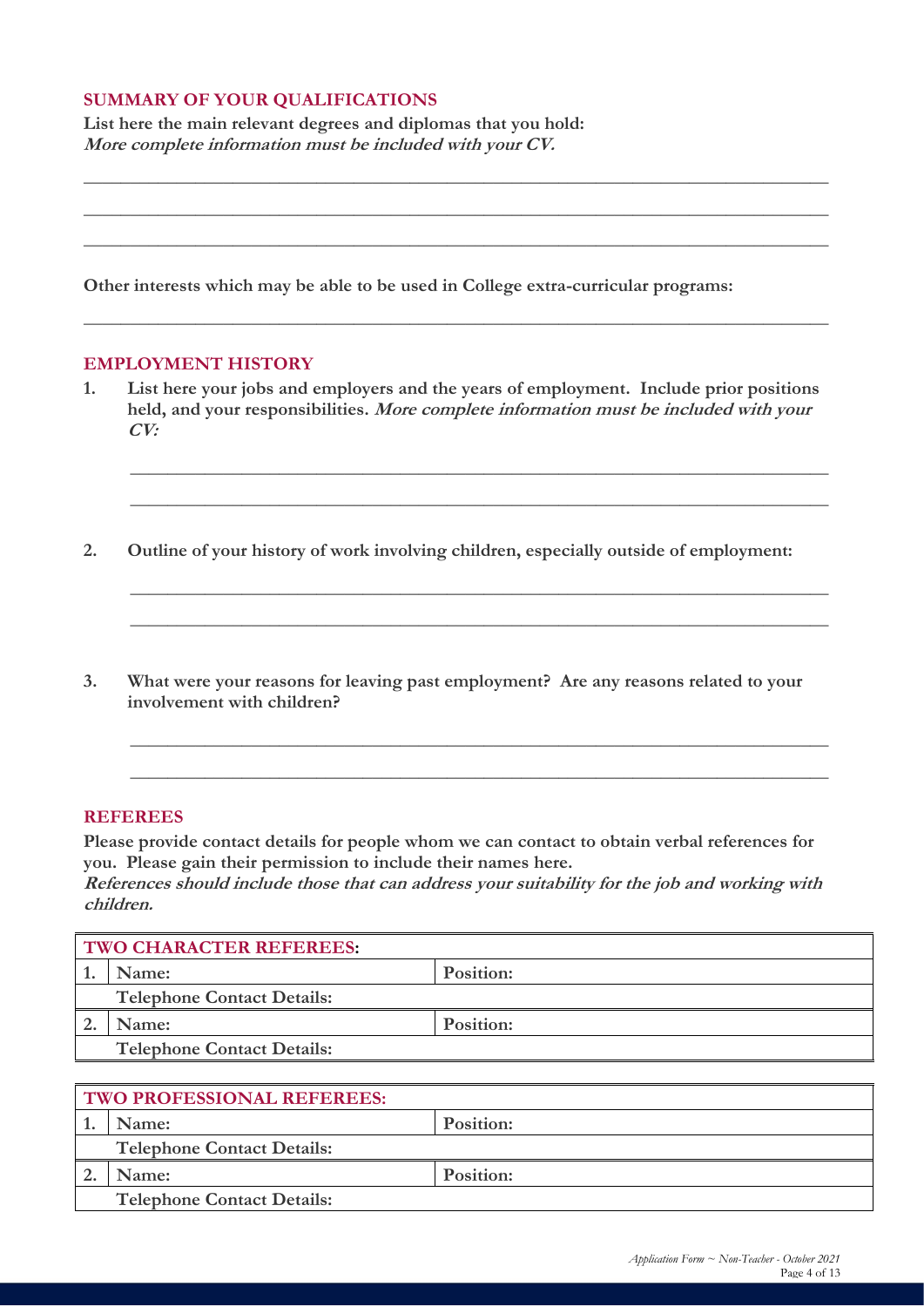#### **YOUR BELIEFS & IDEAS**

There are some areas where Christians differ in their beliefs. While the College does not demand uniformity in all these areas, we are interested in what you believe because it has some impact on the way you are able to relate to the College Community. Please make a brief summary of your ideas and beliefs in the following areas:

| How does a Christian understanding of life and Biblical thinking relate to the way you do your<br>job? |
|--------------------------------------------------------------------------------------------------------|
|                                                                                                        |
|                                                                                                        |
| What do you think is unique about a Christian school? ___________________________                      |
| Why do you want to work in a Christian school? _________________________________                       |
|                                                                                                        |

6. Outline how the position you are applying for impacts the MISSION of the College.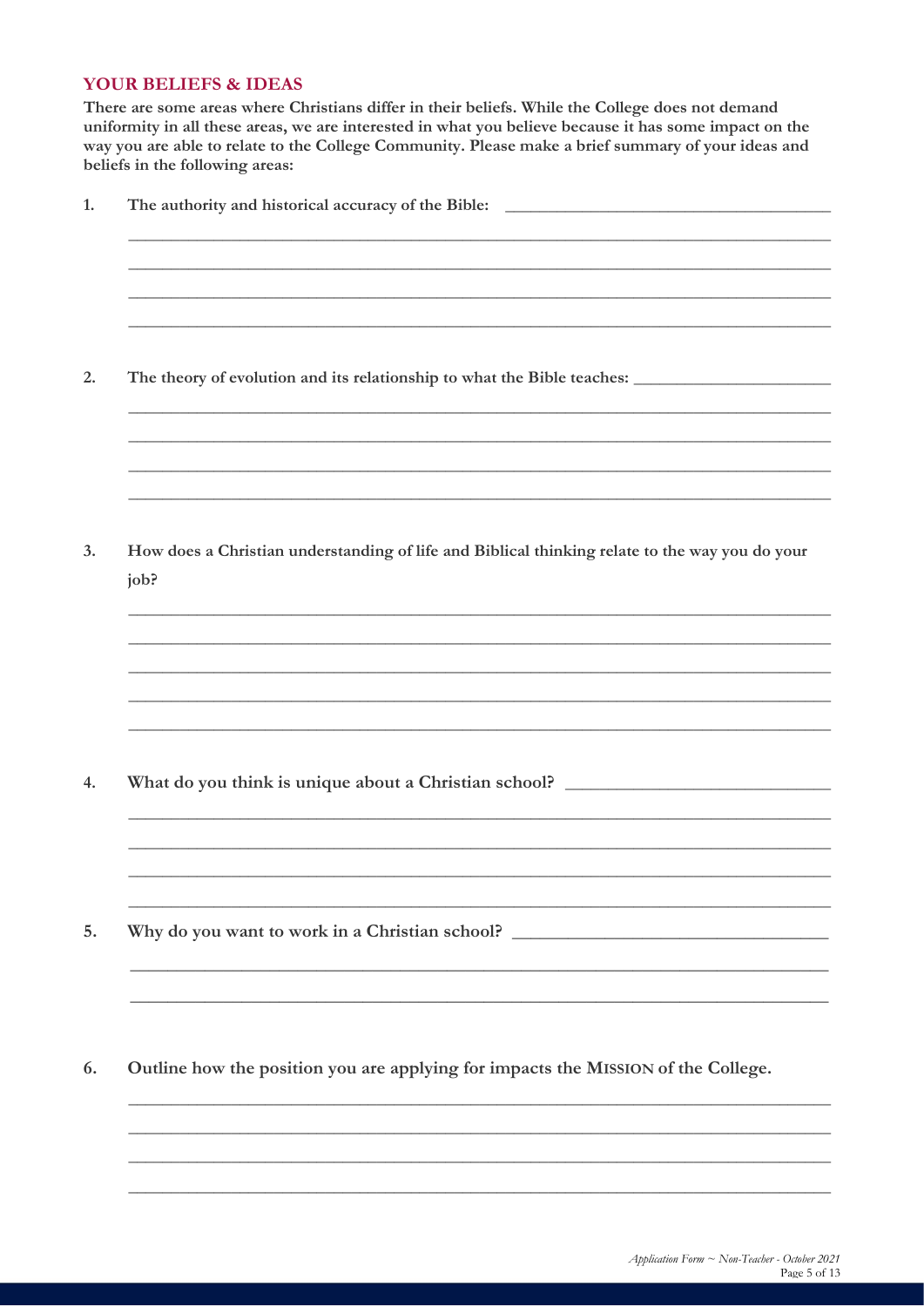#### **CHILD SAFETY**

*St Andrews Christian College has a commitment to child safety, and has zero tolerance for child abuse. Every person working within the St Andrews Christian College community is responsible for the care and protection of students and reporting information about child abuse.*

**1. What is your understanding of child safety and Child Protection legislation as it applies to school operation?**

**\_\_\_\_\_\_\_\_\_\_\_\_\_\_\_\_\_\_\_\_\_\_\_\_\_\_\_\_\_\_\_\_\_\_\_\_\_\_\_\_\_\_\_\_\_\_\_\_\_\_\_\_\_\_\_\_\_\_\_\_\_\_\_\_\_\_\_\_\_\_\_\_\_\_\_\_\_\_\_\_\_\_ \_\_\_\_\_\_\_\_\_\_\_\_\_\_\_\_\_\_\_\_\_\_\_\_\_\_\_\_\_\_\_\_\_\_\_\_\_\_\_\_\_\_\_\_\_\_\_\_\_\_\_\_\_\_\_\_\_\_\_\_\_\_\_\_\_\_\_\_\_\_\_\_\_\_\_\_\_\_\_\_\_\_**

**\_\_\_\_\_\_\_\_\_\_\_\_\_\_\_\_\_\_\_\_\_\_\_\_\_\_\_\_\_\_\_\_\_\_\_\_\_\_\_\_\_\_\_\_\_\_\_\_\_\_\_\_\_\_\_\_\_\_\_\_\_\_\_\_\_\_\_\_\_\_\_\_\_\_\_\_\_\_\_\_\_\_ \_\_\_\_\_\_\_\_\_\_\_\_\_\_\_\_\_\_\_\_\_\_\_\_\_\_\_\_\_\_\_\_\_\_\_\_\_\_\_\_\_\_\_\_\_\_\_\_\_\_\_\_\_\_\_\_\_\_\_\_\_\_\_\_\_\_\_\_\_\_\_\_\_\_\_\_\_\_\_\_\_\_ \_\_\_\_\_\_\_\_\_\_\_\_\_\_\_\_\_\_\_\_\_\_\_\_\_\_\_\_\_\_\_\_\_\_\_\_\_\_\_\_\_\_\_\_\_\_\_\_\_\_\_\_\_\_\_\_\_\_\_\_\_\_\_\_\_\_\_\_\_\_\_\_\_\_\_\_\_\_\_\_\_\_**

**2. What is your understanding of the requirements, duties and responsibilities regarding child safety and mandatory reporting in relation to the position you are applying for?**

**3. Have you read the College's Child Protection Policy, Code of Conduct and Reporting Procedures? [\(St Andrews Christian College -](https://standrews.vic.edu.au/wp-content/uploads/2015/06/Child-Protection-Policy-Code-of-Conduct-Procedures-v-6-11-11-20.pdf) Policies) Yes / No**

**4. Have you read and signed the Child-safe Code of Conduct attached to this Application Form?**

**Yes / No**

- **5. Are you aware of any factor that may emerge on your Working With Children/National Criminal History Record check, OR any other matter that you know about that my affect your employment here:**
	- **a. Have you ever been convicted of child abuse or neglect? Yes / No**
	- **b. Have any allegations involving misconduct or abuse of children ever been made against you? Yes / No**

*(If you have answered 'Yes' to either of these questions, please provide details in a separate statement.)*

**6. Please outline any prior conduct, including any disciplinary action taken against you by an employer, any finding of improper or unprofessional conduct by you by any court or tribunal of any kind, and / or any investigations you have been subject to by an employer, law enforcement agency, any integrity body, or similar in Australia or in another country:**

**\_\_\_\_\_\_\_\_\_\_\_\_\_\_\_\_\_\_\_\_\_\_\_\_\_\_\_\_\_\_\_\_\_\_\_\_\_\_\_\_\_\_\_\_\_\_\_\_\_\_\_\_\_\_\_\_\_\_\_\_\_\_\_\_\_\_\_\_\_\_\_\_\_\_\_**

**\_\_\_\_\_\_\_\_\_\_\_\_\_\_\_\_\_\_\_\_\_\_\_\_\_\_\_\_\_\_\_\_\_\_\_\_\_\_\_\_\_\_\_\_\_\_\_\_\_\_\_\_\_\_\_\_\_\_\_\_\_\_\_\_\_\_\_\_\_\_\_\_\_\_\_**

**\_\_\_\_\_\_\_\_\_\_\_\_\_\_\_\_\_\_\_\_\_\_\_\_\_\_\_\_\_\_\_\_\_\_\_\_\_\_\_\_\_\_\_\_\_\_\_\_\_\_\_\_\_\_\_\_\_\_\_\_\_\_\_\_\_\_\_\_\_\_\_\_\_\_\_**

**\_\_\_\_\_\_\_\_\_\_\_\_\_\_\_\_\_\_\_\_\_\_\_\_\_\_\_\_\_\_\_\_\_\_\_\_\_\_\_\_\_\_\_\_\_\_\_\_\_\_\_\_\_\_\_\_\_\_\_\_\_\_\_\_\_\_\_\_\_\_\_\_\_\_\_**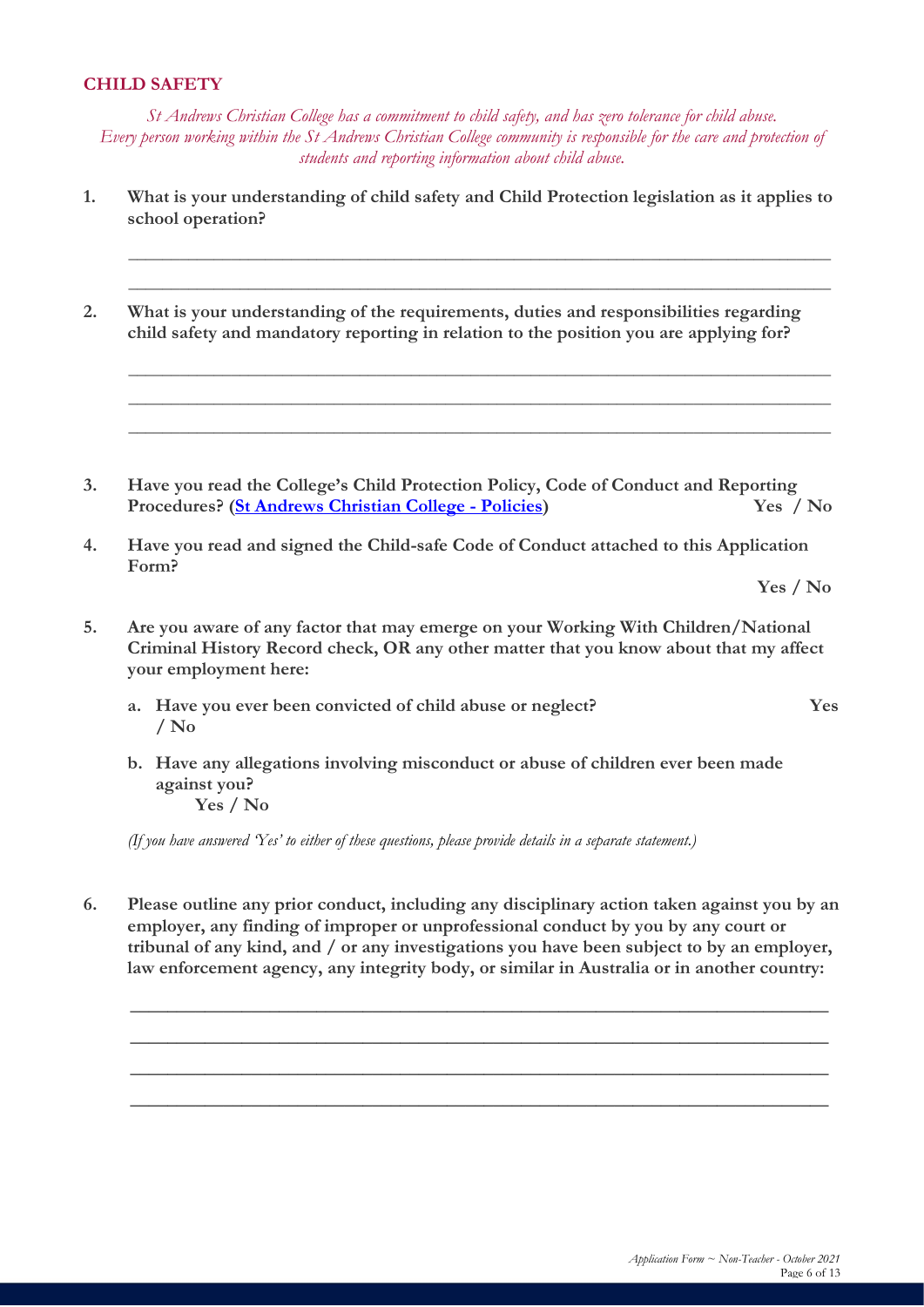#### *Declaration:*

I declare that I have read and understood the above questions in this form. I have answered all questions truthfully and completely to the best of my knowledge. Should it be found that any answer given in this Application Form is untrue or incomplete, I understand that this may be grounds for this Application process to cease, or my employment to be terminated and my teaching registration reviewed.

*Full Name:* \_\_\_\_\_\_\_\_\_\_\_\_\_\_\_\_\_\_\_\_\_\_\_\_\_\_\_\_\_\_\_\_\_\_\_\_\_\_\_\_\_\_\_\_\_\_\_\_\_\_\_\_\_\_\_\_\_\_\_\_\_\_\_\_\_\_\_\_ *Signed:* \_\_\_\_\_\_\_\_\_\_\_\_\_\_\_\_\_\_\_\_\_\_\_\_\_\_\_\_\_\_\_\_\_\_\_\_\_\_\_\_\_\_\_\_\_\_\_\_\_\_\_\_\_\_\_\_\_\_\_\_\_\_\_\_\_\_\_\_\_\_\_\_\_\_ *Date:*  $/ 20$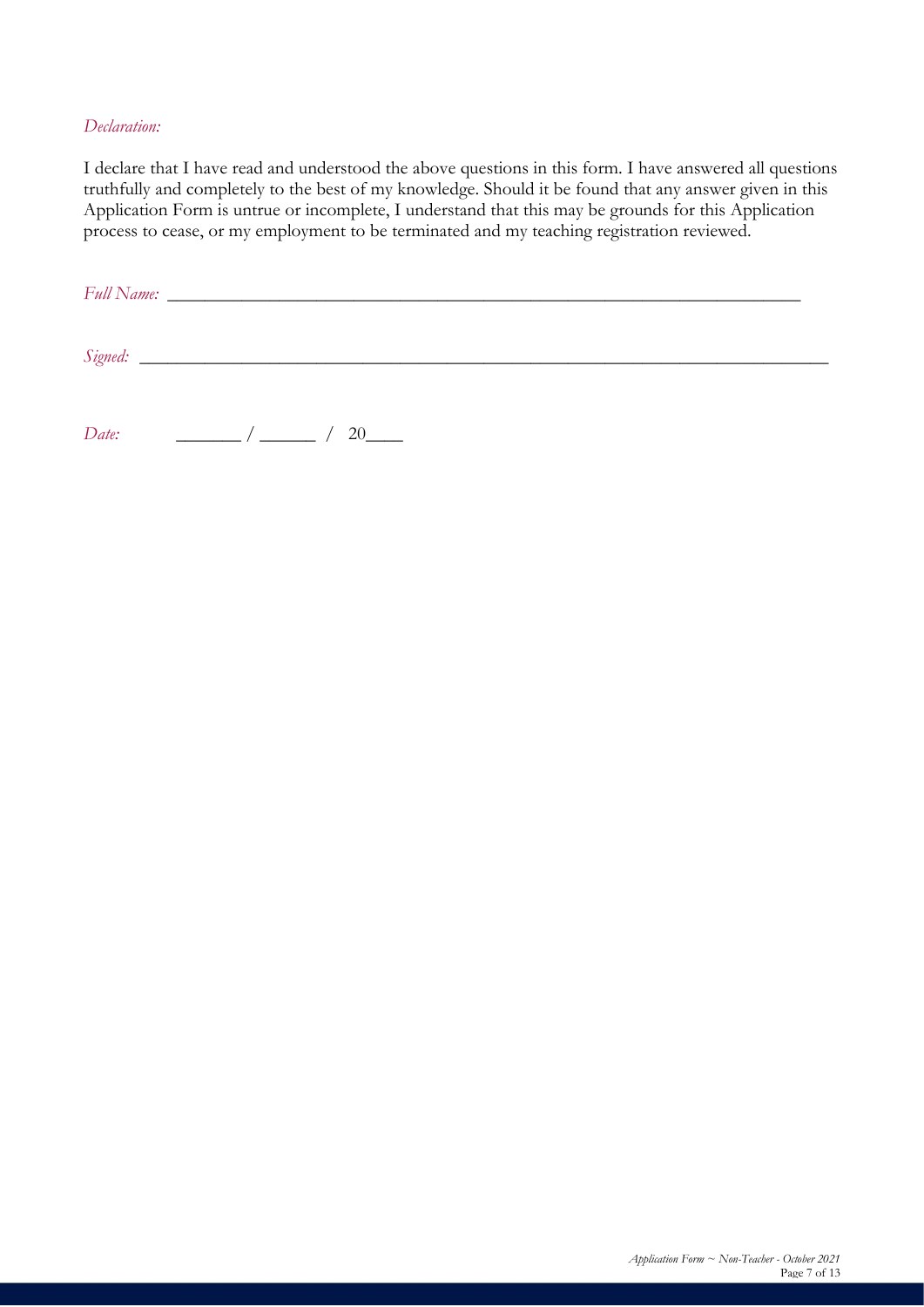

## *Statement of Belief*

If you are contemplating employment with St Andrews Christian College, please be aware that the organisation is set up in the context of the following beliefs. We request that you sign below to indicate that your own beliefs are not in conflict with any of these belief statements.

- 1. The unity of the Father, the Son and the Holy Spirit in the Godhead.
- 2. The sovereignty of God in creation, revelation, redemption and final judgement.
- 3. The divine inspiration and infallibility of Holy Scripture as originally given, and its supreme authority in all matters of faith and conduct. In accepting the authority of the Holy Scripture, and secondly, the authority of the Westminster Confession of Faith (24.1) we believe that marriage, and therefore sexual intimacy, is to be between one man and one women (See e.g. Gen 2:24; Ex 20:14; Matt 19:5, 6). As such, we live by the principle that sex should occur only within a monogamous marriage, with abstinence from pre-marital sex, extra marital sex, de-facto 'marriage' and homosexual relationships.
- 4. The two distinct, complementary genders (sexes) of male and female together reflect the image and nature of God (Genesis 1:26-27). The Bible ties gender identity to biological sex (Genesis 1:27; Genesis 2:22-24) and does not make a distinction between the two. God's intended best for humankind is that we live our lives in accordance with our biological sex. According to Scripture, our gender identity is to align with our biological sex, as designed by God. The determination of biological sex commences in the womb and is recognised at birth (Genesis 1:27; Genesis 5:1-2; Psalm 139:13-14; Mark 10:6). We therefore acknowledge the biological sex of a person as recognised at birth and require practices consistent with that sex.
- 5. The universal sinfulness and guilt of human nature since the fall, rendering man subject to God's wrath and condemnation.
- 6. The full deity of the Lord Jesus Christ, the incarnate Son of God; his virgin birth and his real and sinless humanity; his death on the cross, his bodily resurrection and his present reign in heaven and earth.
- 7. Redemption from the guilt, penalty and power of sin only through the sacrificial death once and for all time of our representative and substitute, Jesus Christ, the only mediator between God and man.
- 8. Justification as God's act of undeserved mercy, in which the sinner is pardoned all his sins, and accepted as righteous in God's sight, only because of the righteousness of Christ imputed to him, this justification being received by faith alone.
- 9. The need for the Holy Spirit to make the work of Christ effective to the individual sinner, granting him repentance toward God and faith in Jesus Christ.
- 10. The indwelling of the Holy Spirit in all those thus regenerated, producing in them an increasing likeness to Christ in character and behaviour, and empowering them for their witness in the world.
- 11. The only holy universal Church, which is the Body of Christ, and to which all true believers belong.
- 12. The future personal return of the Lord Jesus Christ, who will judge all men, executing God's just condemnation on the impenitent and receiving the redeemed to eternal glory.

#### **Applicant's statement re these beliefs:**

#### **I have read these belief statements and declare that my own beliefs are not in conflict with them.**

**Signature:** \_\_\_\_\_\_\_\_\_\_\_\_\_\_\_\_\_\_\_\_\_\_\_\_\_\_\_\_\_\_\_\_\_\_\_\_\_\_\_\_\_\_\_\_\_\_\_\_\_\_\_\_\_\_\_\_\_\_\_\_\_\_\_\_\_\_\_\_\_\_\_\_\_\_\_\_\_\_

**Print Name:**  $\qquad \qquad$  2 at example 2 at  $\qquad \qquad$  2 at example 2 at  $\qquad \qquad$  2 at example 2 at  $\qquad \qquad$  2 at example 2 at  $\qquad \qquad$  2 at example 2 at  $\qquad \qquad$  2 at  $\qquad \qquad$  2 at  $\qquad \qquad$  2 at  $\qquad \qquad$  2 at  $\qquad \qquad$  2 at  $\q$ 

*Child-safe Code of Conduct and Declaration*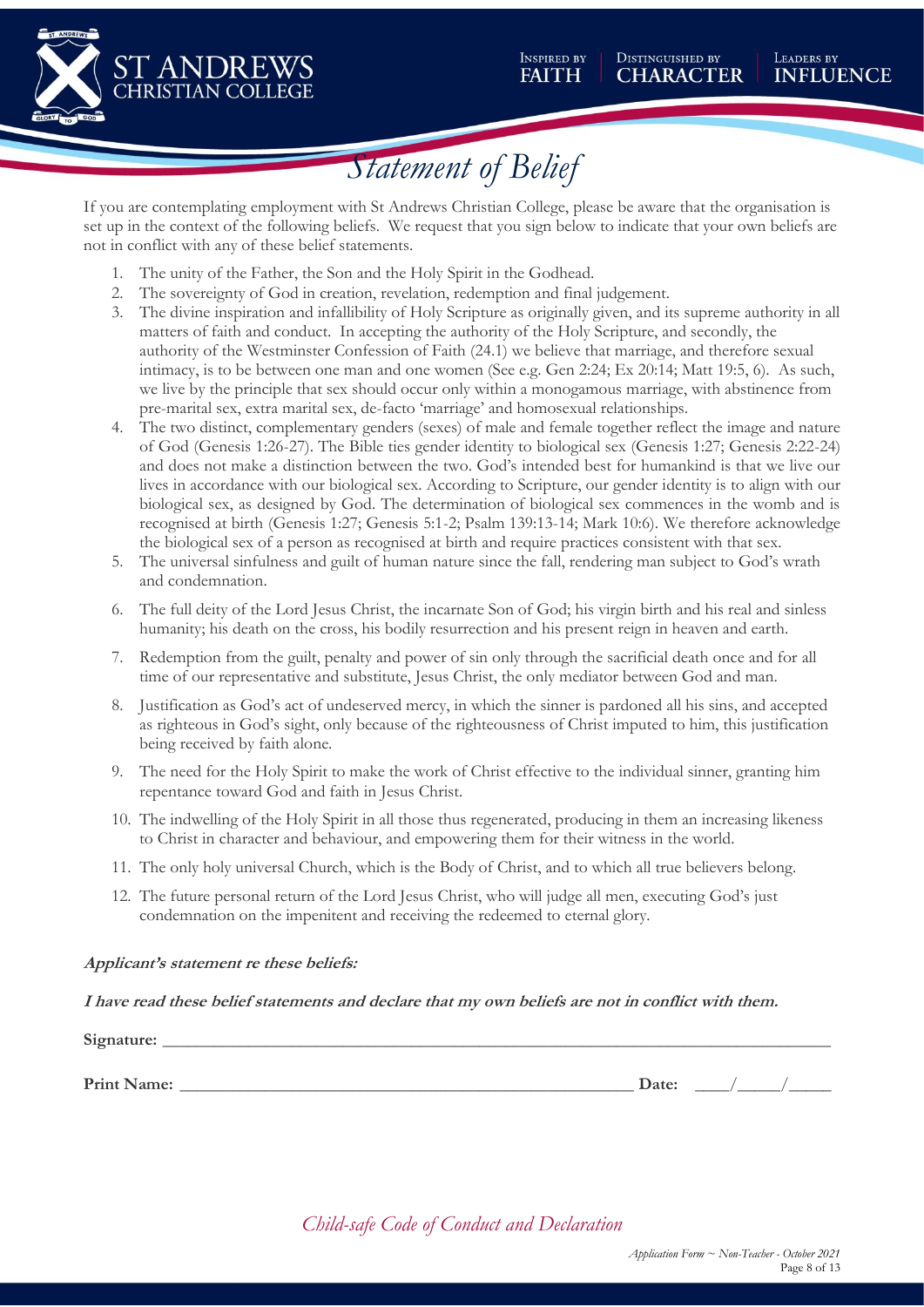

and action leads us to the view that all people should be

**In environment that is free from abuse of any kind. We will not tolerate abusive** behavior to the angle all allegations or disclosures of abuse will be investigated, and reported, if it can reasonable believed that a child has been, is or may be abused or at risk of abuse.

Our commitment is to cultivate an environment and culture where a diversity of people, regardless of age, gender, race and culture can thrive and grow holistically. That is, we are committed to St Andrews Christian College being a safe place for all people, with a special focus on the safety and wellbeing of children. We recognise the specific needs of children from diverse cultural or language backgrounds, including Aboriginal or Torres Strait Islanders, and children with disabilities.

#### *Our Aims*

This Code of Conduct aims to detail the standards of conduct expected by staff (paid and voluntary) in the performance of their duties in working with children and to provide guidance in areas where there is a need to make personal and ethical decisions. Staff must be fully aware of the College's Child Protection Policy and the related Procedures for the management of risk and for reporting abuse. This Code applies in all school-authorised situations and activities, on and off campus, and in the use of digital platforms and social media.

The Code of Conduct recognises and is aligned with all statutory and compliance requirements enshrined in State and Federal law. The College is committed to operating in accordance with the law in all its operations.

#### *The Code of Conduct*

I, \_\_\_\_\_\_\_\_\_\_\_\_\_\_\_\_\_\_\_\_\_\_, accept that I have a duty of care to all students in the College and more generally, to all children. This includes avoiding any form of action or speech that may harm, hinder, offend or abuse a child, and actively seeking to practicing the highest standards of conduct in all my interactions. Therefore, I will:

- ➢ contact the police if a child is at immediate risk of abuse (telephone '000');
- ➢ adhere to the Child Protection Policy and Procedure and uphold the College's commitment to child safety at all times;
- $\triangleright$  take all reasonable steps to protect children from abuse, recognising my duty of care;
- ➢ conduct myself in a way that honours God, maintains the reputation and standing of St Andrews Christian College and provides a positive role model to children and young people;
- ➢ work towards the achievement of the aims and purposes of the College;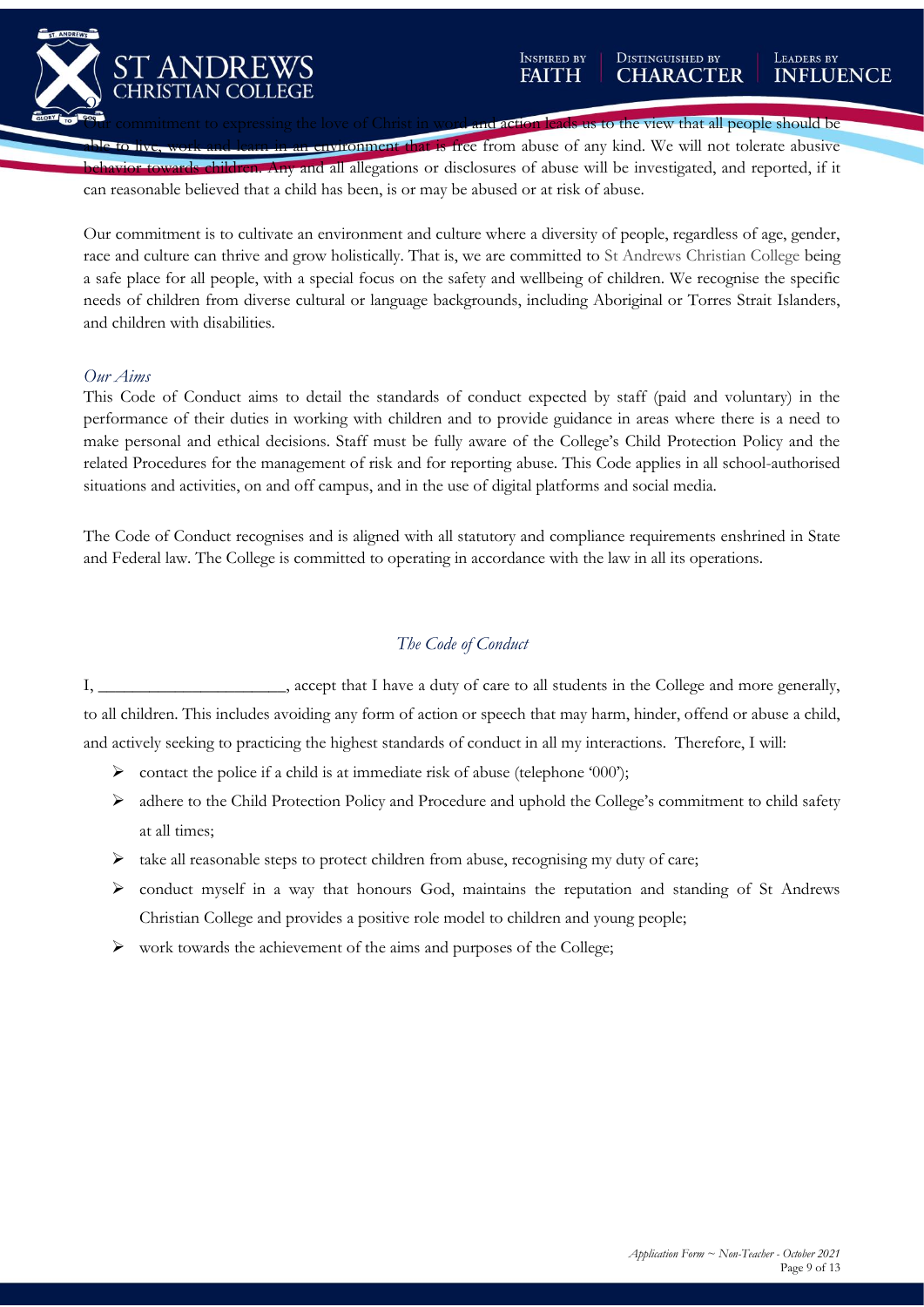- $\triangleright$  be responsible for planning, risk-assessment and safe delivery of programs and activities in my area of responsibility;
- $\triangleright$  establish and maintain a child-safe environment in the classroom and in the area where activities may take place;
- ➢ be fair, considerate and honest with others;
- ➢ treat children and young people with respect. I will value their ideas, opinions and consider their age, background and abilities;
- ➢ promote the cultural safety, participation and empowerment of Aboriginal and Torres Strait Island children (for example, by never questioning an Aboriginal and Torres Strait Island child's selfidentification);
- ➢ promote the safety, participation and empowerment of children with culturally and/or linguistically diverse backgrounds (for example, by having a zero tolerance of discrimination);
- ➢ promote the safety, participation and empowerment of children with a disability;
- ➢ listen and respond to the views and concerns of children, particularly if they tell me that they or another child has been abused or that they are worried about their safety or the safety of another child;
- $\triangleright$  ensure (as far as practicable) that I or others with whom I work are not alone with a child, or, at least, observable by another adult if they are alone.
- ➢ raise concerns about suspected abuse with the Child Protection Officer or a College leader as soon as I have a concern or a reasonable belief regarding abuse;
- $\triangleright$  comply with all reporting obligations as they relate to reporting under legislation;
- ➢ record and act upon all allegations or suspicions of abuse, discrimination or harassment;
- ➢ ensure that, if an allegation of child abuse is made, I take immediate steps to establish the ongoing safety of the child or children;
- $\triangleright$  be professional, consistent and responsible in all my actions, including being punctual and prepared;
- ➢ maintain strict impartiality;
- ➢ respect confidentiality when sharing information about children in accordance with the Child Protection Policy and Procedures and your reporting obligations;

#### **In full awareness of my responsibility to protect and care for children, I will not:**

- ➢ ignore or disregard any suspected or disclosed child abuse;
- ➢ put a child at risk of abuse through negligence or lack of awareness;
- ➢ speak to a child in a way that is or could be construed by any observer as harsh, threatening, intimidating, shaming, derogatory, demeaning, or humiliating. Some examples are:
	- o swearing or using inappropriate language in the presence of a child;
	- o yelling at a child, except in an emergency situation where the child's safety may be in danger;
	- o dealing with a child in anger; and
	- o using hurtful sarcasm.
- ➢ discuss sexual activities with a child, unless it is a specific job requirement and I am authorised, trained or qualified to discuss these matters as part of a learning program;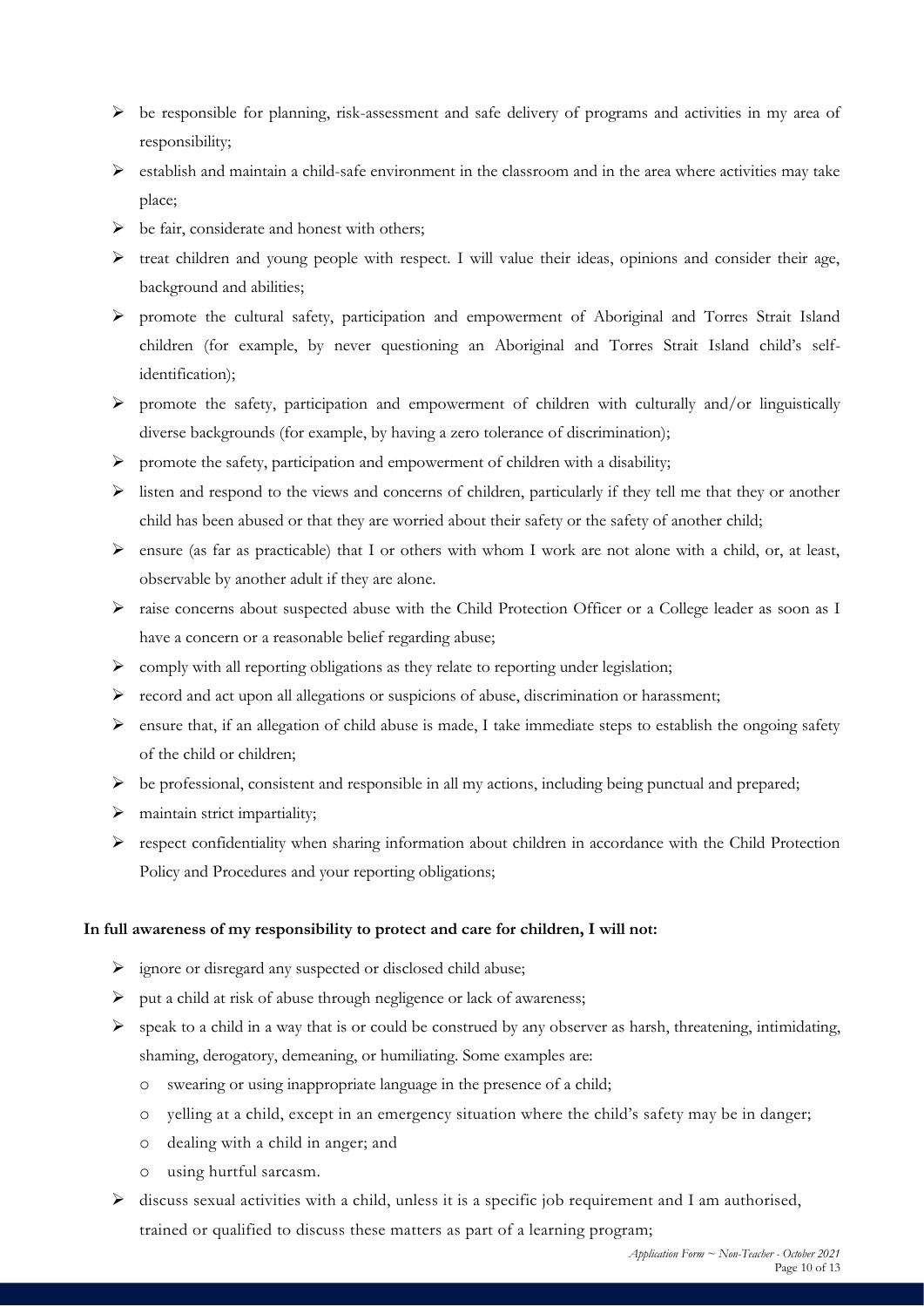- ➢ have any *non-work-related* online contact with a child for personal reasons (including by social media, email, instant messaging etc.) or their family (unless necessary and approved by the College and the child's parents/guardians);
- $\triangleright$  exchange personal contact details such as phone number, social networking sites or email addresses with a child (unless necessary and approved by the College and the child's parents/guardians as the agreed form of communication);
- $\triangleright$  have private contact with a child outside of the College without the consent of College leadership;
- ➢ use, possess, or be under the influence of alcohol while in the presence of or while supervising a child
- ➢ use, possess, or be under the influence of illegal drugs while in the presence of or while supervising a child;
- ➢ provide or allow a child to consume alcohol;
- ➢ provide or allow a child to consume illegal drugs;
- ➢ initiate unnecessary physical contact with a child or young person, or do things of a personal nature for them that they can do for themselves;
- ➢ engage in rough physical games, hold, massage, kiss, cuddle or touch a child in an inappropriate and or/culturally insensitive way;
- $\triangleright$  engage in any sexual contact with a child for any purpose;
- ➢ take a child to your home or encourage meetings outside program activities
- $\triangleright$  be naked in the presence of a child;
- ➢ possess sexually explicit printed materials (magazines, cards, videos, films, clothing, etc.) in the presence of children;
- $\triangleright$  sleep in the same bed, sleeping bag, room or tent with a single child;
- ➢ discriminate against any child, on the basis of age, gender, race, culture, sexuality, or disability;
- $\triangleright$  engage in any activity with a child that is likely to emotionally harm them (e.g. watch a movie that is inappropriate in terms of the child's age or content or subject matter);
- ➢ be alone with a child unnecessarily and for more than a very short time, unless you are observable by another adult or it is unavoidable; I will always inform a colleague if one-on-one contact is necessary.
- $\triangleright$  develop a 'special' relationship with a specific child to gratify my needs;
- $\triangleright$  show favouritism through the provision of gifts or inappropriate attention;
- ➢ photograph or video a child without the consent of the child and his/her parents or guardians;
- ➢ do anything in contravention of the College's policies, procedures or this Code.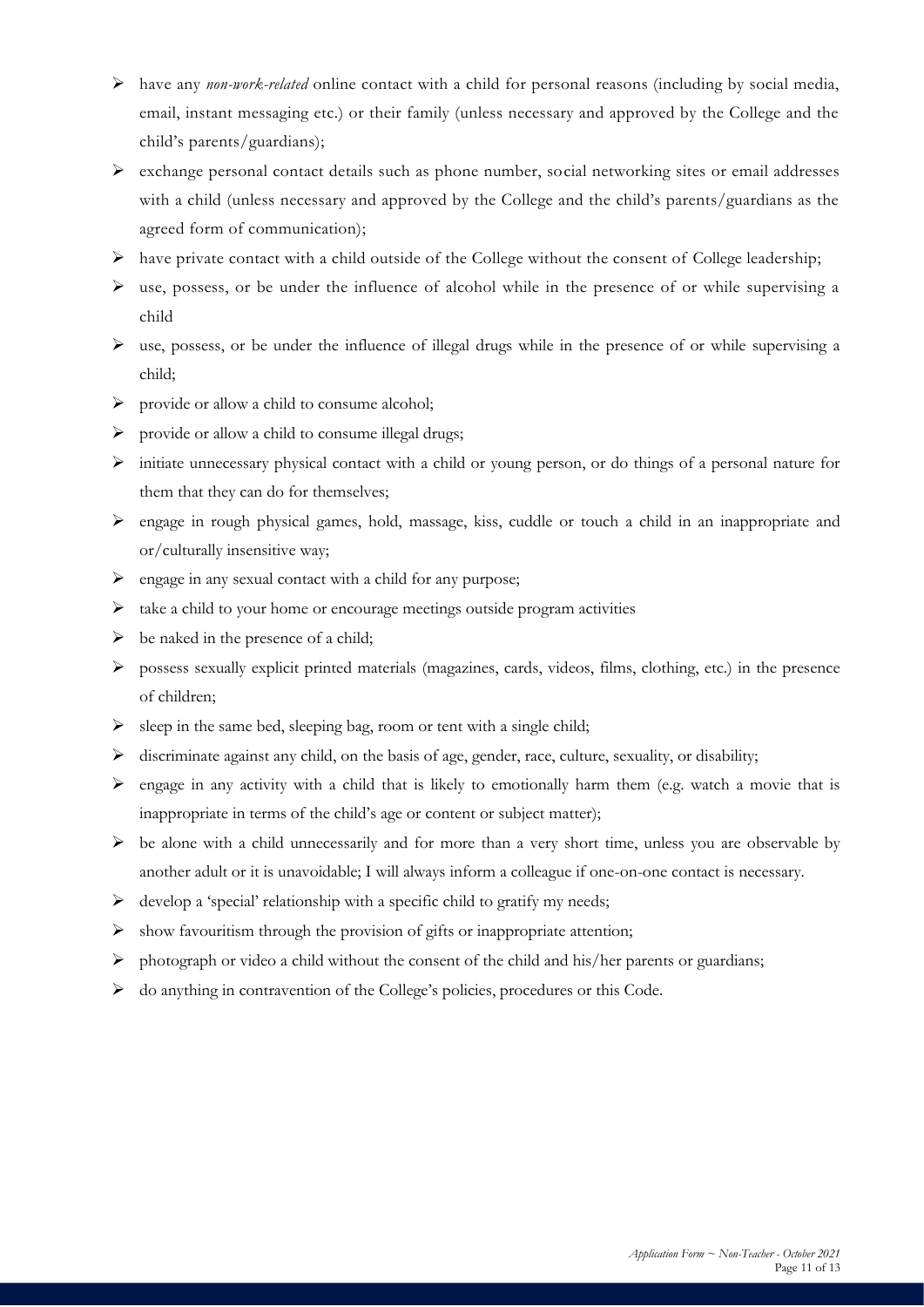#### *Declaration*

I, \_\_\_\_\_\_\_\_\_\_\_\_\_\_\_\_\_\_\_\_\_\_\_\_\_, have read the Code of Conduct and the Child Protection Policy and Procedures that express the intent of St Andrew's Christian College to protect and nurture children and other vulnerable people.

I am aware of my duty of care towards students in the College. I know how to report child abuse if I have come to a reasonable belief that such abuse did, is or could happen to a child. I will act as a Mandatory Reporter in good faith, even if this means I will report a colleague or acquaintance.

I agree to comply with these rules and expectations. I understand that if I breach the Code of Conduct or commit an act of serious misconduct or break the law, this may lead to my:

- ➢ suspension from duties during investigation of allegations against me;
- ➢ termination of employment without notice or payment in lieu (summary or instant dismissal);
- ➢ being reported to the police and charged with a criminal offence.

*Signed:* \_\_\_\_\_\_\_\_\_\_\_\_\_\_\_\_\_\_\_\_\_\_\_\_\_\_\_\_\_\_\_\_\_\_\_\_\_ Date: \_\_\_\_ / \_\_\_\_ / 20\_\_\_

*Signed:* \_\_\_\_\_\_\_\_\_\_\_\_\_\_\_\_\_\_\_\_\_\_\_\_\_\_\_\_\_\_\_\_\_\_\_\_\_ Date: \_\_\_\_ / \_\_\_\_ / 20\_\_\_

Authorised officer of the College